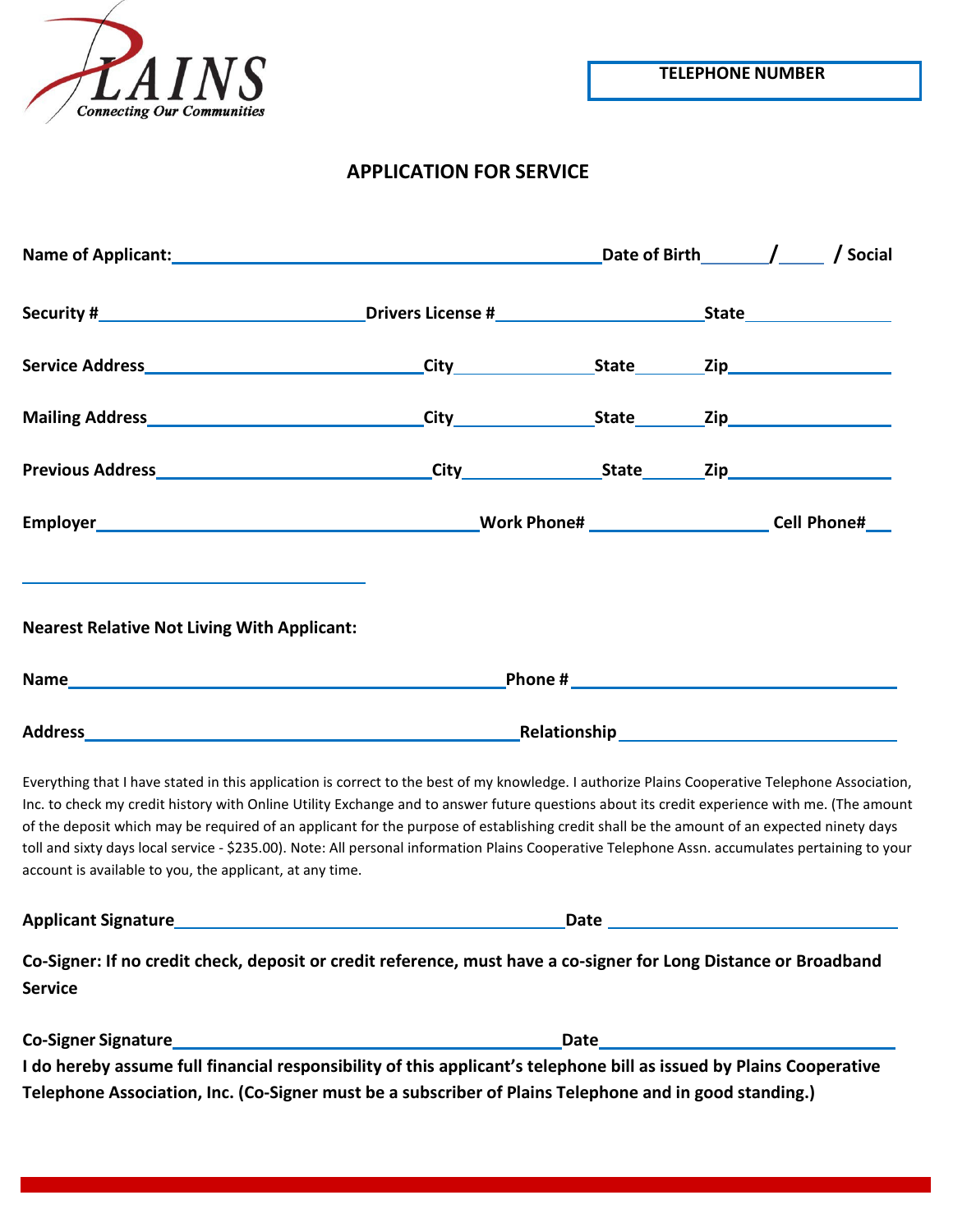## **OPTIONAL FEATURES for phone service**

| <b>Call Feature</b>                  | <b>Monthly Charge</b> | Yes | <b>No</b> |
|--------------------------------------|-----------------------|-----|-----------|
| Inside Wire Maintenance              | \$1.00                |     |           |
| Voice Mail                           | \$4.50                |     |           |
| <b>Voice Mail to Email</b>           | \$6.50                |     |           |
| Call Waiting                         | \$1.50                |     |           |
| <b>Cancel Call Waiting</b>           | \$0.50                |     |           |
| Caller I.D. (Name & Number)          | \$4.25                |     |           |
| Caller ID/CW Identity                | \$1.00                |     |           |
| Speed Dialing (8 digit)              | \$1.50                |     |           |
| Speed Dialing (30 digit)             | \$3.50                |     |           |
| Three Way Calling                    | \$1.50                |     |           |
| <b>Automatic Recall</b>              | \$2.00                |     |           |
| <b>Automatic Call Back</b>           | \$2.00                |     |           |
| Help Line                            | \$1.50                |     |           |
| Call Forwarding                      | \$1.50                |     |           |
| Call Forward Busy                    | \$1.00                |     |           |
| <b>Remote Call Forwarding</b>        | \$0.50                |     |           |
| <b>Distinctive Ringing</b>           | \$3.00                |     |           |
| Off Premise Extension                | \$2.50                |     |           |
| <b>Prerecorded Message</b>           | \$10.50               |     |           |
| <b>Additional Directory Listings</b> | \$2.50                |     |           |
| <b>Unlisted Number</b>               | \$1.50                |     |           |
| <b>Unpublished Number</b>            | \$2.00                |     |           |
| 900 Blocking (within 60 Days)        | N/C                   |     |           |
| <b>Toll Restriction</b>              | N/C                   |     |           |
| Per Line Blocking                    | N/C                   |     |           |

# **IF YOU ARE ON PUBLIC ASSISTANCE PLEASE INQUIRE ABOUT LIFE LINE**

| Published in Directory as:                                              | No Charge      |
|-------------------------------------------------------------------------|----------------|
| <b>Additional Directory Listing:</b>                                    | $$2.50/m$ onth |
| Unlisted (Not in directory but available through directory assistance.) | $$1.50/m$ onth |
| Unpublished (Not in directory or directory assistance)                  | $$2.00/m$ onth |

Directory listing does not apply to Internet only or toll only accounts.

Plains Long Distance is available at .11 cents per minute, any time to any number in the 48 contiguous states, with no additional charges.

**Membership# Map#**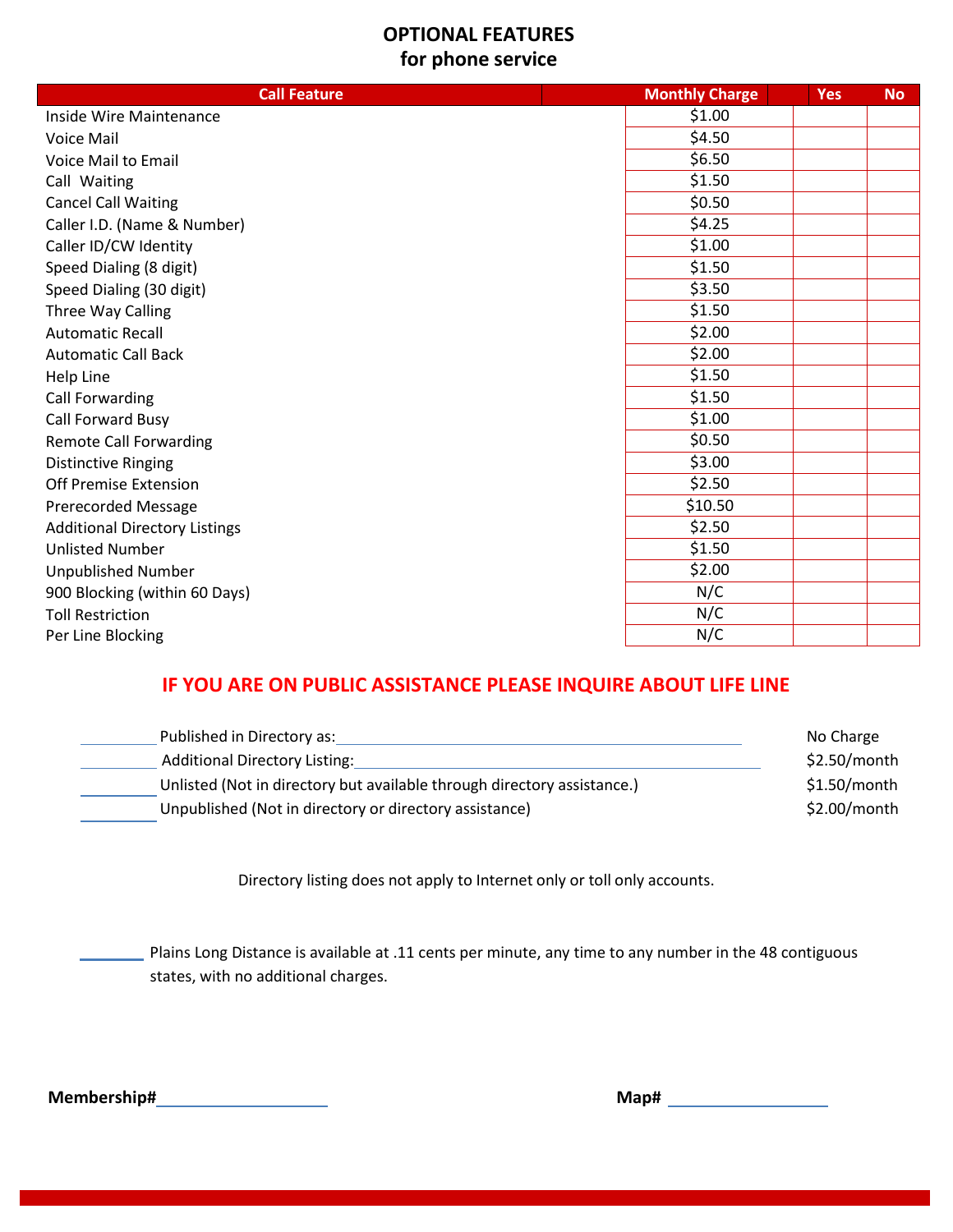## **NONRECURRING CHARGE WAIVER**

Telephone companies offering FTEU Internet Service under the provisions specified in Tariff F.C.C. No.5 participate in this nonrecurring charge waiver program.

Plains Cooperative Telephone Association, Inc. will waive the Activation Fee for installation of new FTEU internet service on orders accepted, when customer agrees to maintain the FTEU line in service for a minimum period of twenty-four (24) months following installation (i.e. commencement period). If the service is disconnected before the commitment period is complete, service charges will apply.

| <b>Service/Fee</b>                                   | <b>Amount</b> |
|------------------------------------------------------|---------------|
| Nonrecurring Installation                            | \$185         |
| (Waived with 6 Month Agreement)                      |               |
| <b>Activation Fee</b>                                | \$99          |
| (Waived with 24 Month Agreement)                     |               |
| 10 Mbps download/5 Mbps upload                       | \$39.95       |
| 25 Mbps download/10 Mbps upload                      | \$52.95       |
| 30 Mbps download/15 Mbps upload                      | \$65.95       |
| 40 Mbps download/25 Mbps upload                      | \$84.95       |
| 100 Mbps download/50 Mbps upload                     | \$185.95      |
| 200 Mbps download/100 Mbps upload                    | \$195.95      |
| 300 Mbps download/100 Mbps upload                    | \$215.95      |
| 500 Mbps download/100 Mbps upload                    | \$225.95      |
| 1 Gbps download/100 Mbps upload                      | \$279.95      |
| 1 Gbps download/1 Gbps upload                        | \$985.95      |
| Router Lease & Repair/Replacement                    | \$7           |
| Router Lease & Repair/Replacement for high bandwidth | \$15          |

Si el servicio es desconectado antes de que el período de compromiso sea completo, un servicio de 25 dólares se aplicará.

Acknowledged this day of the control of the set of the control of the set of the control of the control of the  $\alpha$ 

Print Name

Telephone Number Signature Signature Signature

We recommend that any wireless networks within your home or business are secured at the time of setup to prevent any unauthorized access on the network. The account holder is responsible for any illegal activity that is traced back to your IP address.

Signature

Preferred Email

Username Password Password